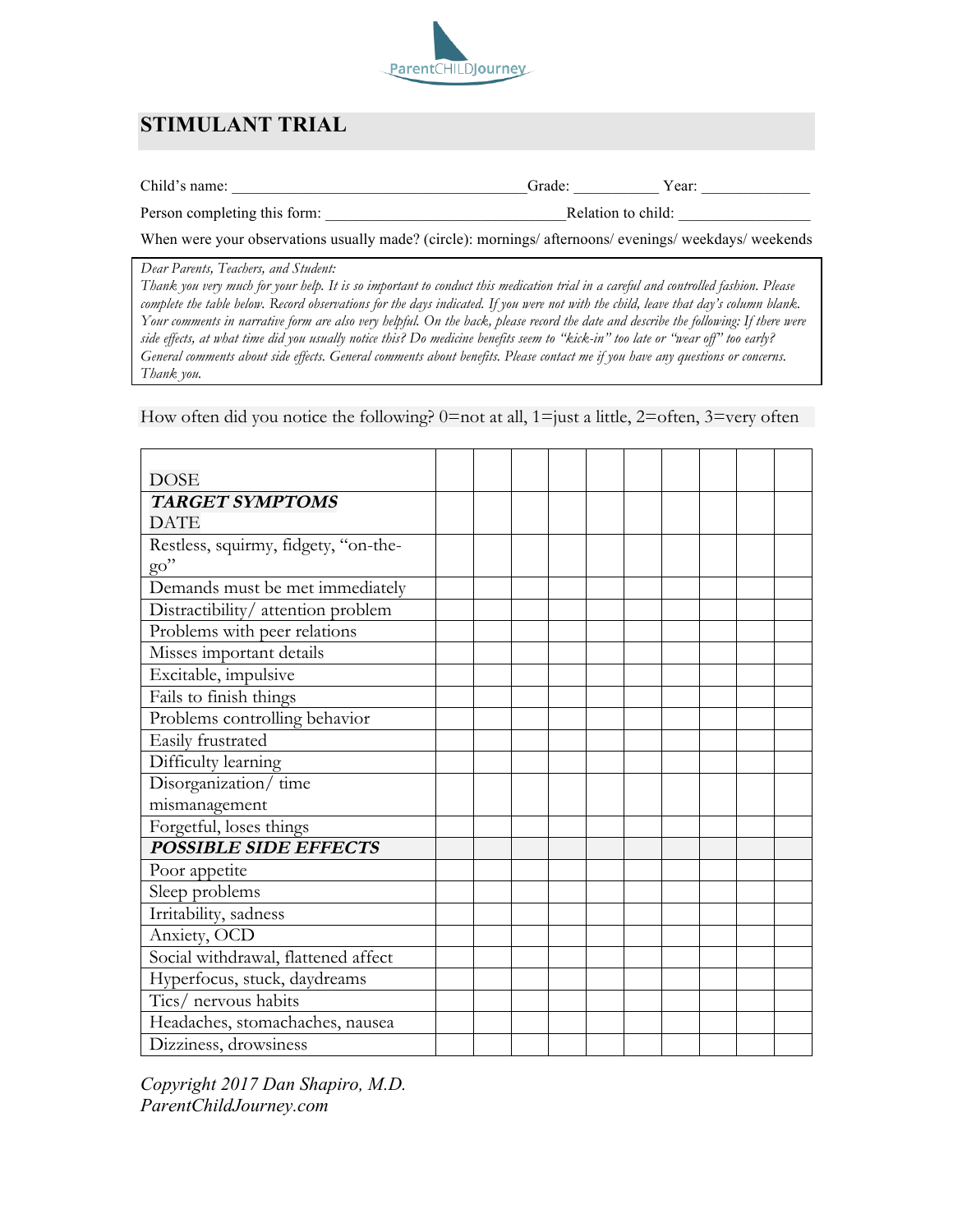

#### **Daniel G. Shapiro, M.D. Developmental and Behavioral Pediatrics ParentChildJourney.com**

**Medications currently available for treatment of ADHD**

*Name (how supplied: mg strengths) "split-ability"\**

#### **Short acting/ immediate release stimulants (3-5 hours)** *methylphenidates*

| methylphenidates                             |       |
|----------------------------------------------|-------|
| Ritalin/ methylphenidate tabs: 5, 10, 20     | $2+$  |
| Methylphenidate chewtabs: 2.5, 5, 10         | $2+$  |
| Methylin solution: 5, 10/5ml                 | $3+$  |
| Focalin/ dexmethylphenidate tabs: 2.5, 5, 10 | $1 +$ |
| amphetamines                                 |       |
| Dexmethylphenidate tabs: 5, 10               | $1 +$ |
| Procentra liquid: 5/5ml                      | $2+$  |
| Adderall tabs: 5, 7.5, 10, 12.5, 15, 20, 30  | $2+$  |
| Evekeo tabs: 5, 10                           | $2+$  |
| Zenzedi tabs: 2.5, 5, 7.5, 10, 15, 20, 30    | $2+$  |
|                                              |       |

# **Long acting/ extended release stimulants (6-12 hours)**

### *methylphenidates*

| Concerta tabs:18, 27, 36, 54                                       |          |
|--------------------------------------------------------------------|----------|
| Metadate ER tabs: 10, 20                                           | $1 +$    |
| Metadate CD caps: 10,20,30,40,50,60                                | $1 +$    |
| Ritalin LA caps: 10,20,30,40                                       | $1 +$    |
| Quillivant XR 25mg/5ml liquid                                      | $3+$     |
| Quillichew ER tabs: 20, 30, 40                                     | $2+$     |
| Aptensio XR caps: 10, 15, 20, 30, 40, 50, 60                       | $\theta$ |
| Daytrana <i>patch</i> : 10,15,20,30                                | $1 +$    |
| Focalin/ dexmethylphenidate XR caps: 5, 10, 15, 20, 25, 30, 35, 40 | $1 +$    |

#### *amphetamines*

| Dexedrine spansule caps: 5, 10, 15                |  |
|---------------------------------------------------|--|
| Adderall XR caps: 5, 10, 15, 20, 25, 30           |  |
| Vyvanse caps (powder): 10, 20, 30, 40, 50, 60, 70 |  |

#### **Non-stimulants**

| Atomoxetine (Strattera) caps 10, 18, 25, 40, 60, 80, 100 mg caps |             |
|------------------------------------------------------------------|-------------|
| Clonidine                                                        |             |
| • Catapres (short-acting) tabs: $0.1$ , $0.2$ , $0.3$            | $1 +$       |
| • Kapvay (extended release) tabs: $0.1$                          | $\theta$    |
| Guanfacine                                                       |             |
| • Tenex (short-acting) tabs: 1, 2 mg or liquid 1 mg/ml**         | $1 + 7.3 +$ |
| Intuniv (extended release) tabs: 1, 2, 3, 4                      |             |